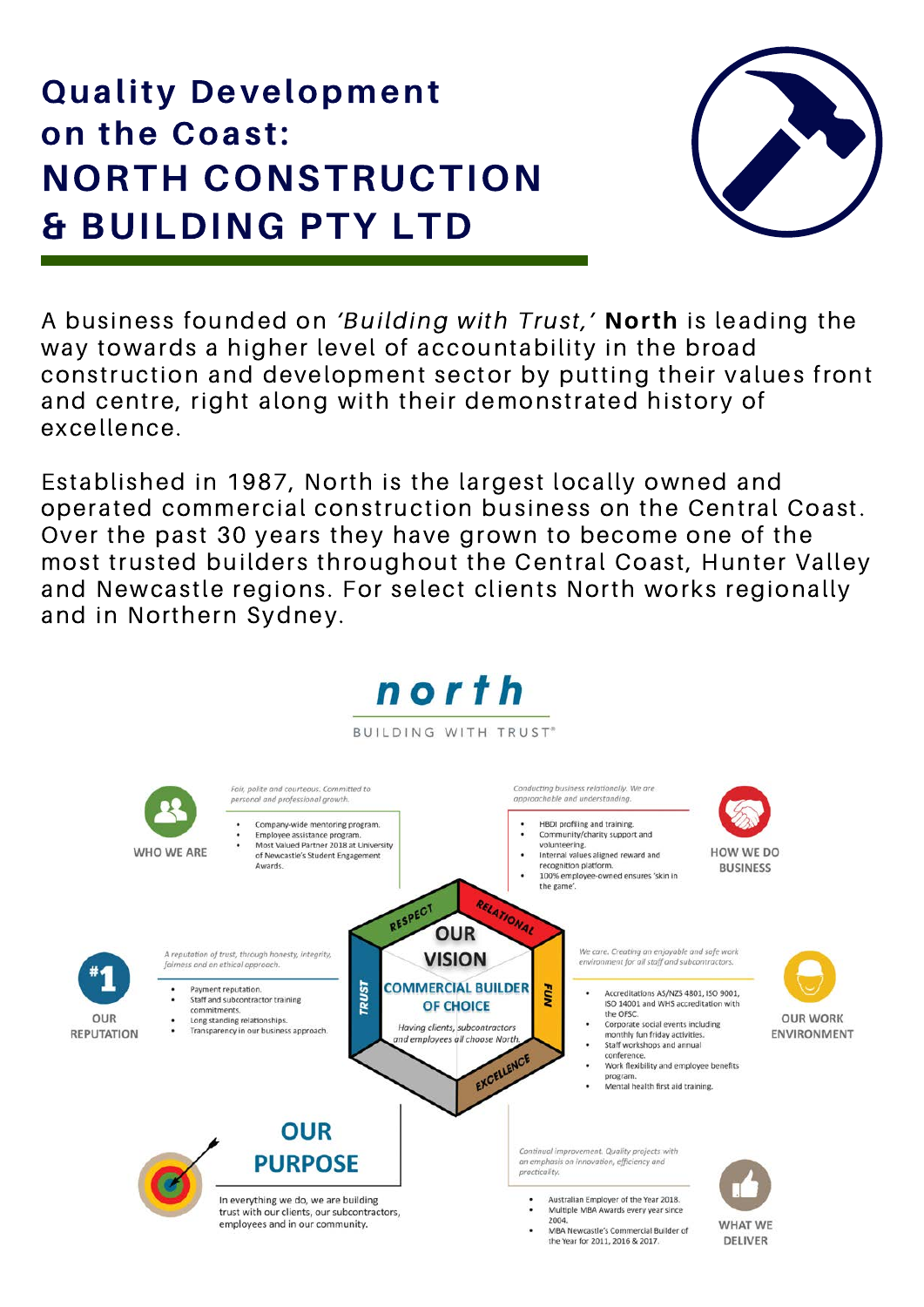We recently caught up with North Managing Director, Matthew Cook, to find out how a values-based approach is changing the face of our local construction industry.

# Please describe your unique ethos for quality development on the Coast.

North takes a different approach. We are all about building with trust and that extends to our employees, subcontractors, and clients. For subcontractors, this translates as fair treatment, respect, understanding and paying on time. Most of North's suppliers and subcontractors have worked with us extensively. For clients, trust is being transparent, consistent, and particularly proactive in the discussions around owning our responsibilities. Here, we have repeat business clients that have worked closely with North for more than 15 years. For our staff, trust is [approachability,](http://www.bonythonproperty.com.au/projects/ravello) openness, support, and great options in the business for your career direction. This translates to a fantastic company culture, stability and low staff turnover. As a result, we were awarded Australian Medium Employer of the Year at the 2018 Australian Training Awards.

#### How many staff and apprentices do you currently employ?

We employ 95 staff. Our commitment to training and development sees us with 25% of the business in an apprenticeship, cadetship or traineeship and these are the future leaders of our business. This long-held, organic growth strategy allows us to maintain our strong, positive culture as the business continues to grow.

# What do you see as the role and responsibility of major developers in creating local employment opportunities in regional areas?

It's significant and without such focus, this goes to a core issue or challenge for the regions in that without adequate developments and business creating these employment opportunities, people are left with little alternative but to seek a career outside the region. Additionally, it's important that for any project under development, local subcontractors are employed to carry out the work.

#### How has the local development and construction industry changed since North began in 1987?

Development and realisation of plans around Gosford CBD and to a lesser extent in Tuggerah, are significant. Obviously, there has been huge growth in residential development in the Warnervale region over this time too. Most exciting though in recent years has been the significant investment and progress in health, medical and education projects.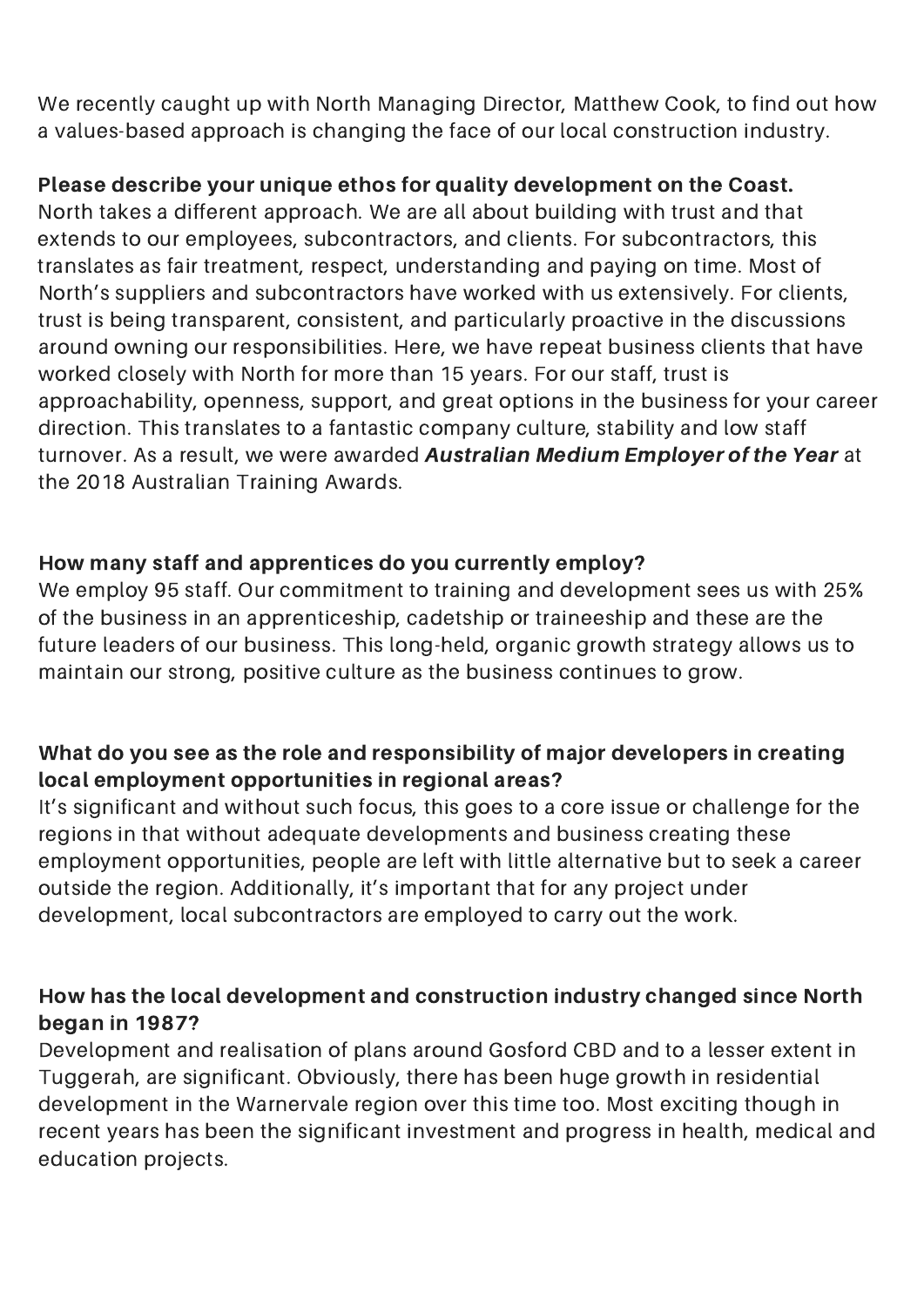#### Which local projects are you most proud of?

In our history, we have close to \$1b of work completed across almost 300 individual projects. Firstly, we're proud of the diversity of projects we have delivered, ranging from the likes of Terrigal Surf Club to Wyong Art House.

Having worked across dozens of schools and aged care/seniors living projects also, there is the impact these projects have on our community. We are most proud of the longstanding relationships we have with clients like Lakes Grammar - an Anglican school that has seen us complete all stages of work spanning a 15-year period.

Finally, there are many projects in the region that provide great amenity and facility for locals and visitors alike. It's always fulfilling when friends or family can experience a facility we have played a part in delivering; projects such as Tuggerah Sporting Precinct, Woy Woy Grandstand, EDSACC Oval Grandstand or the development at Central Coast Mariners Centre of Excellence.